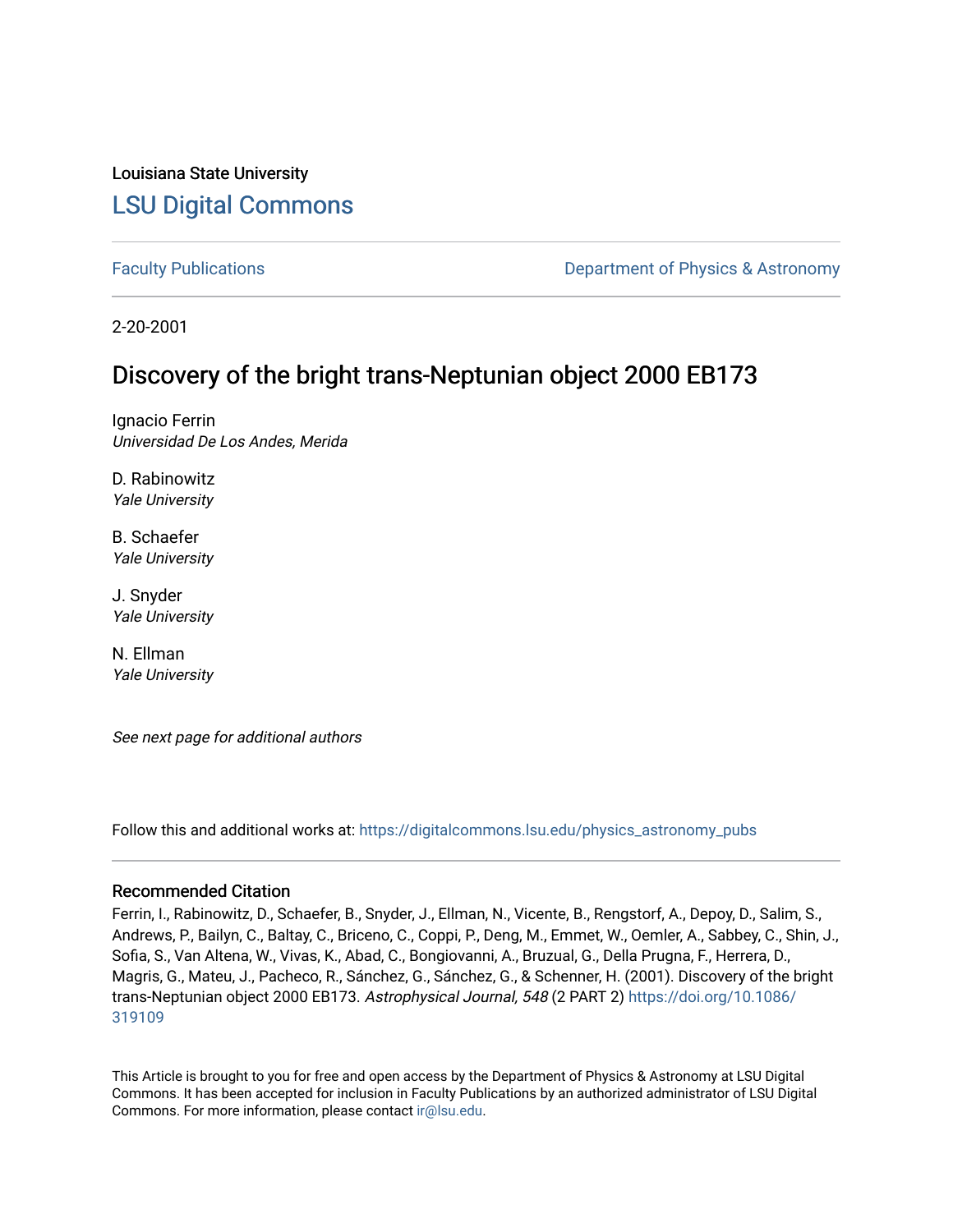# Authors

Ignacio Ferrin, D. Rabinowitz, B. Schaefer, J. Snyder, N. Ellman, B. Vicente, A. Rengstorf, D. Depoy, S. Salim, P. Andrews, C. Bailyn, C. Baltay, C. Briceno, P. Coppi, M. Deng, W. Emmet, A. Oemler, C. Sabbey, J. Shin, S. Sofia, W. Van Altena, K. Vivas, C. Abad, A. Bongiovanni, G. Bruzual, F. Della Prugna, D. Herrera, G. Magris, J. Mateu, R. Pacheco, Ge Sánchez, Gu Sánchez, and H. Schenner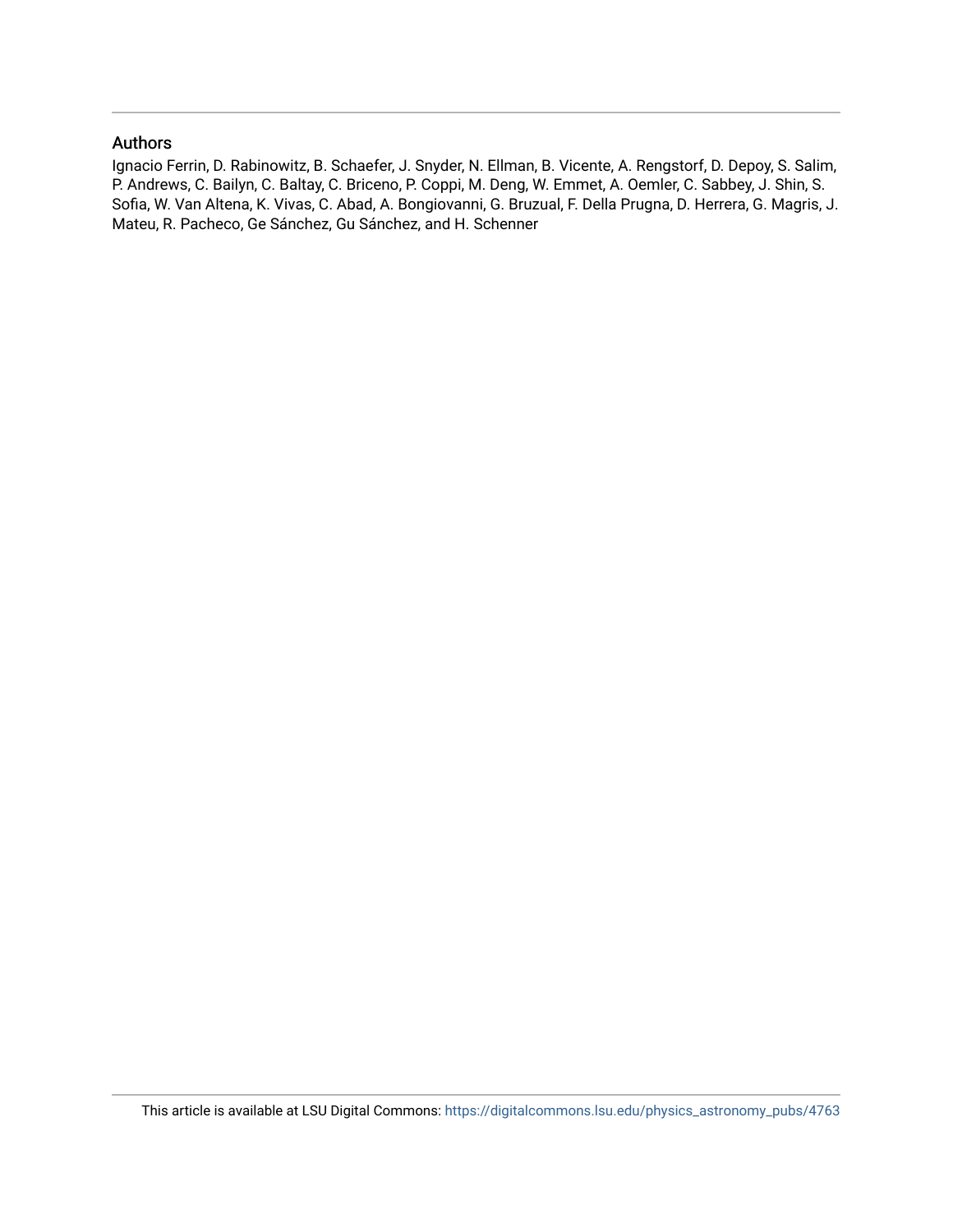## Discovery of the Bright Trans-Neptunian Object 2000 EB173

Ignacio Ferrin<sup>1</sup>, D. Rabinowitz<sup>2</sup>, B. Schaefer <sup>2,3</sup>, J. Snyder <sup>2,3</sup>, N. Ellman<sup>2</sup>, B. Vicente <sup>4,8</sup>, A. Rengstorf <sup>5</sup>, D. Depoy <sup>6</sup>, S. Salim <sup>6</sup>, P. Andrews <sup>2</sup>, C. Bailyn <sup>3</sup>, C. Baltay <sup>2</sup>, C. Briceno <sup>2,4</sup>, P. Coppi <sup>2,3</sup>, M. Deng <sup>2</sup>, W. Emmet <sup>2</sup>, A. Oemler <sup>7</sup>, C. Sabbey <sup>9</sup>, J. Shin <sup>2</sup>, S. Sofia <sup>3</sup>, W. van Altena  $^3$ , K. Vivas  $^3$ , C. Abad  $^4$ , A. Bongiovanni  $^4$ , G. Bruzual  $^4$ , F. Della Prugna  $^4$ , D. Herrera  $^4$ , G. Magris <sup>4</sup>, J. Mateu <sup>4</sup>, R. Pacheco <sup>4</sup>, Ge. Sánchez <sup>4</sup>, Gu. Sánchez <sup>4</sup>, H. Schenner <sup>4</sup>, J. Stock <sup>4</sup>, K. Vieira<sup>4</sup>, F. Fuenmayor<sup>1</sup>, J. Hernandez<sup>1</sup>, O. Naranjo<sup>1</sup>, P. Rosenzweig<sup>1</sup>, C. Secco<sup>1</sup>, G. Spavieri <sup>1</sup>, M. Gebhard <sup>5</sup>, H. Honeycutt <sup>5</sup>, S. Mufson <sup>5</sup>, J. Musser <sup>5</sup>, S. Pravdo <sup>10</sup>, E. Helin <sup>10</sup>, K.

Lawrence<sup>10</sup>

#### ABSTRACT

We describe the discovery circumstances and photometric properties of 2000 EB173, now one of the brightest trans-Neptunian objects (TNOs) with opposition magnitude  $m_R = 18.9$  and also one of the largest Plutinos, found with the drift-scanning camera of the QUEST Collaboration, attached to the 1-m Schmidt telescope of the National Observatory of Venezuela. We measure  $B - V = 0.99 \pm 0.14$  and  $V - R = 0.57 \pm 0.05$ , a red color observed for many fainter TNOs. At our magnitude limit  $m_R = 20.1 \pm 0.20$ , our single detection reveals a sky density of  $0.015$  (+0.034, -0.012) TNOs per deg<sup>2</sup> (the error bars are 68% confidence limits), consistent with fainter surveys showing a cumulative number proportional to  $10^{0.5m_R}$ . Assuming an inclination distribution of TNOs with FWHM exceeding 30 deg, it is likely that one hundred to several hundred objects brighter than  $m_R = 20.1$  remain to be discovered.

 $1$ Universidad de los Andes, Departamento de Fisica, 5101, Mérida, Venezuela, ferrin@ciens.ula.ve

<sup>2</sup>Yale University, Physics Department, P. O. Box 208121, New Haven CT 06520-8121

<sup>3</sup>Yale University, Astronomy Department, P. O. Box 208101, New Haven CT 06520-8101

 $^4\rm Centr$ de Investigaciones de Astronomía (CIDA), A. P. 264, 5101-A, Mérida, Venezuela

<sup>5</sup> Indiana University, Deptartment of Astronomy, 319 Swain West, Bloomington IN 47405

<sup>6</sup>Ohio State University, Department of Astronomy, Columbus OH 43210

<sup>7</sup>Carnegie Observatories, 813 Santa Barbara St., Pasadena CA 91101

<sup>8</sup>Universidad de Zaragoza, Grupo de Mecanica Espacial, Zaragoza, Spain 50009

<sup>&</sup>lt;sup>9</sup>Institute of Astronomy, Madingley Road, Cambridge, CB3 OHA, England

<sup>&</sup>lt;sup>10</sup> Jet Propulsion Laboratory, California Institute of Technology, Pasadena CA 91109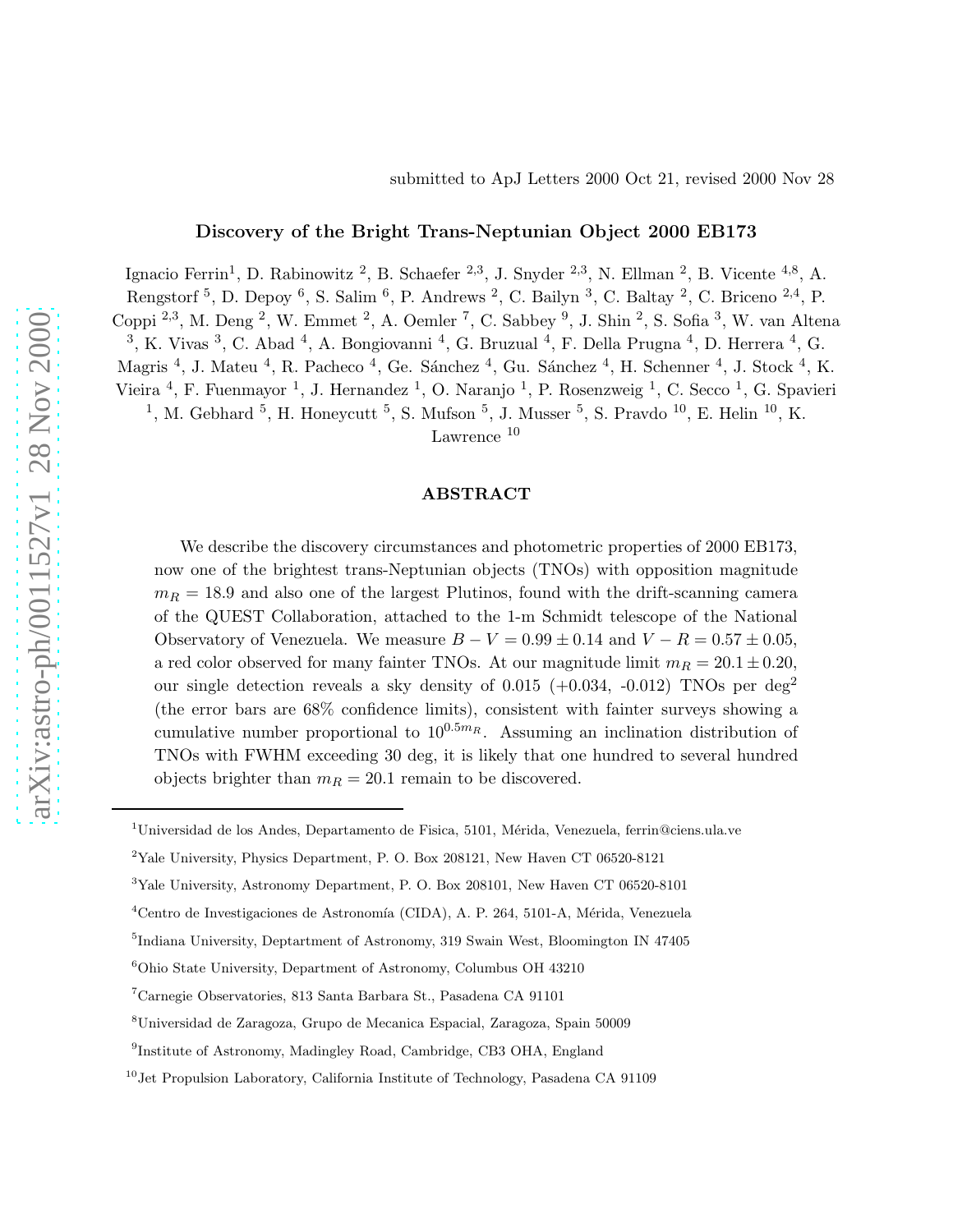$Subject$  headings: surveys — Kuiper Belt — planets and satellites: individual (2000) EB173)

#### 1. Introduction

In recent years, the existence of a belt of small planets with orbits beyond Neptune has been firmly established following the discovery of 1992 QB1 (Jewitt & Luu 1993). These bodies are believed to be icy planetesimals remaining from the time preceding planet formation, as predicted by Edgeworth (1949) and Kuiper (1951). As of mid-2000, over 300 trans-Neptunian objects (TNOs) are known (Marsden 2000), most having faint magnitudes ( $20 < m_R < 28$ ) owing to their detection in narrow-field surveys with large-aperture telescopes. Physical studies have been limited to broadband filter photometry for the fainter bodies and spectroscopy for a few of the brighter objects. These studies show that TNOs are spectrally diverse, with colors ranging from neutral to extremely red (Luu & Jewitt 1996; Tegler & Romanishin 1998; Jewitt & Luu 1998; Noll, Luu, & Gilmore 2000; Barucci et al. 2000) and with absorption features indicative of hydrocarbons and water ice (Brown et al. 1997; Brown, Cruikshank, & Pendleton 1999). Previous analyses of the discovery data have shown that the number brighter than  $m_R$  increases as  $10^{\alpha m_R}$ , with  $\alpha$  ranging from  $0.52 \pm 0.02$  to 0.76±0.10 (Jewitt, Luu & Trujillo 1998; Gladman et al. 1998; Chiang & Brown 1999) depending on the choice and interpretation of discovery data. It is not known if this luminosity function extends to magnitudes as bright as Pluto  $(m_V = 14)$  or instead cuts off at intermediate magnitudes. Such a cutoff might reveal a termination in the growth phase of the TNOs at the time of Neptune's formation (Bailey 1993; Stern & Colwell 1997).

Here we describe the discovery circumstances and photometric properties of 2000 EB173, now one of the brightest TNOs with opposition magnitude  $m_R = 18.9$  and also one of the largest Plutinos (a TNO with a stable orbit like Pluto completing two orbits for every three by Neptune, thereby avoiding close encounters with Neptune). We show that this detection would not be likely unless the luminosity function continues with a shallow slope ( $\alpha \sim 0.5$ ) at bright magnitudes,  $m_R < 19$ . We also show that the object's photometric properties are similar to those of fainter TNOs with red color.

#### 2. Observations

We discovered 2000 EB173 in a computer-aided search through digital images, all recorded in a single 6-hour period on the night of 2000 March 15, using the 1-m Schmidt telescope at Llano del Hato, Venezuela. Our collaboration, known as the Quasar Equatorial Survey Team (QUEST), has designed and constructed for this telescope a digital camera consisting of a 4 x 4 mosaic of charge-coupled devices (CCDs), each with 2048 x 2048 15-micron pixels (Snyder 1998).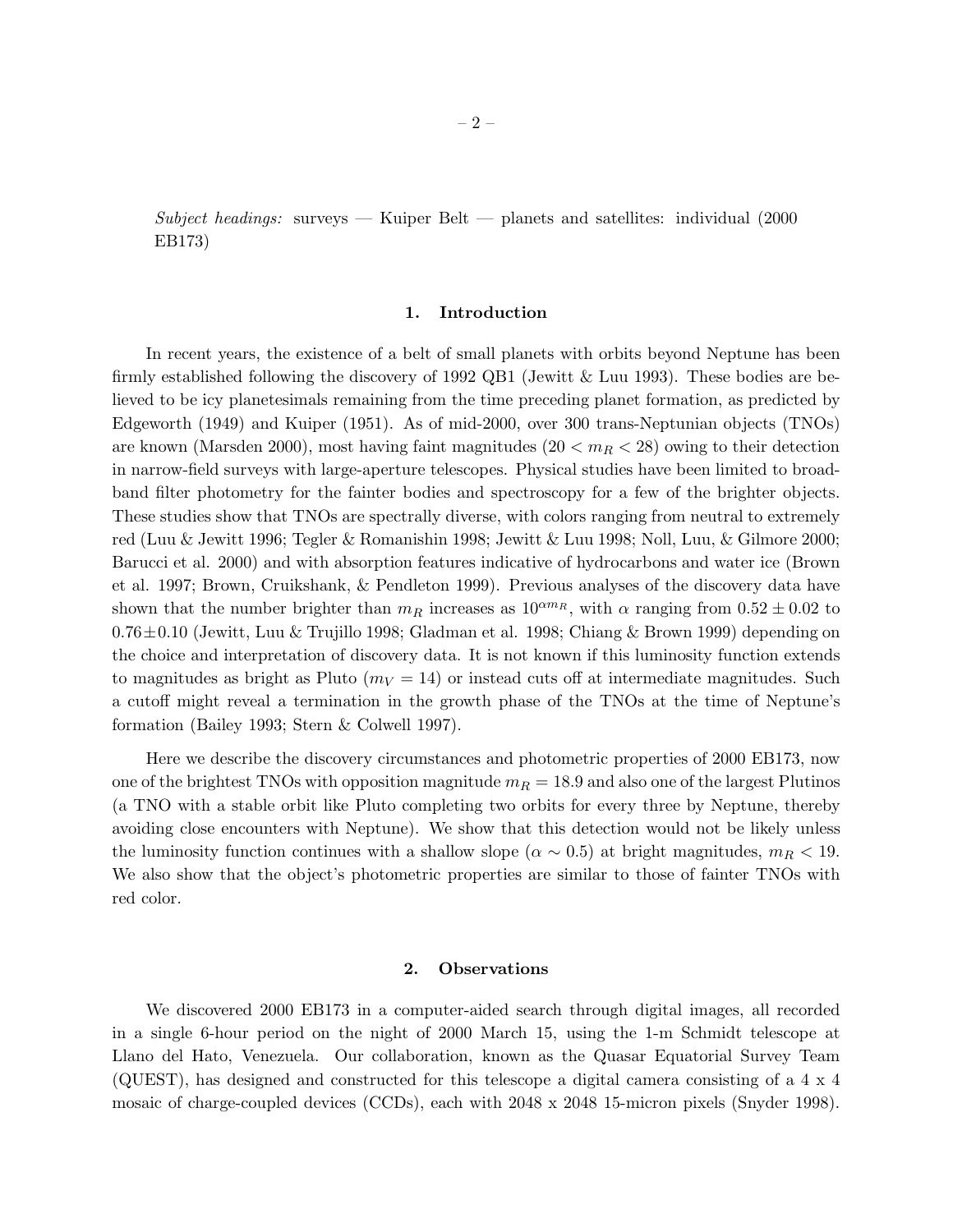The system is designed for drift-scanning. With the telescope position fixed, we align the parallel clocking direction of the CCDs with the East-West motion of the drifting sky image. By clocking each CCD to match the drift rate, we continuously scan 16 separate images. Each scan is 0.588 deg wide in Declination (Dec) and a variable width in Right Ascension (RA) that depends on the duration of the scan (up to 165 deg on long clear nights). Because the columns in our 4 x 4 mosaic run East-West, each column yields 4 scans of the same sky area separated in time by 3.8 minutes (the drift time between CCDs). By providing each North-South row in the mosaic with a separate wide-band filter (Johnson U, B, V, or R), each CCD in a column scans the sky through a different band-pass.

Normally, we use this instrument to search for quasars, supernovae, and other variable objects by repeatedly scanning the same area on a nightly basis. To conduct our TNO search, however, we limited the search to an area 28.3 deg wide in RA (centered at  $RA = 13.249$  hours, Dec = -1.08 deg), and scanned the area twice in one night with a separation of 3.99 hours. The total area covered was  $66.8 \text{ deg}^2$ , imaged four times per scan through the filter sequence V, R1, B, R2. Later, we processed the data by co-adding the two R and one V image from each scan sequence. We then subtracted a scaled reference image created from co-added scans of the same area recorded on previous nights. This removed images of stationary and non-varying stars and galaxies, leaving only images of transient objects, asteroids, and noise artifacts.

We then used a computer program to identify objects with integrated intensities in  $R1+R2+V$ greater than 3.0 times the noise in the sky background. By combining the set of objects identified in both scan sequences and displaying their images on a computer monitor, possible TNOs appeared as pairs of images. The following constraints were then applied to each object pair: to show retrograde motion; to move within  $\pm 25$  deg of the ecliptic; to have a separation of 5 to 20 arcseconds (the expected displacement in 3.99 hours of a TNO observed near opposition); to reveal the same approximate magnitude in the 3.99-hour interval; to exhibit a FWHM consistent with surrounding stars; and to be detected in the separate R1, R2, and V images before co-addition (6 independent observations). The only candidate (out of 600,000) to meet all these requirements was 2000 EB173.

#### 3. Results

Efficiency. We estimated the limiting magnitude of our search by identifying main-belt asteroids appearing in a single scan sequence taken near opposition on an earlier night through the same filter set. Given the 7.6-minute interval between successive R exposures in a single scan, the near-opposition motion of main-belt asteroids is 4 to 6 pixels. We could therefore use the detection procedure described above, but with the two R images replacing each of the two co-added  $R+R+V$ images from the TNO scans.

Figure 1 shows the number of main-belt asteroids we detect as a function of  $m_R$ . Our relative detection efficiency is the observed distribution divided by a power-law fit at bright magnitudes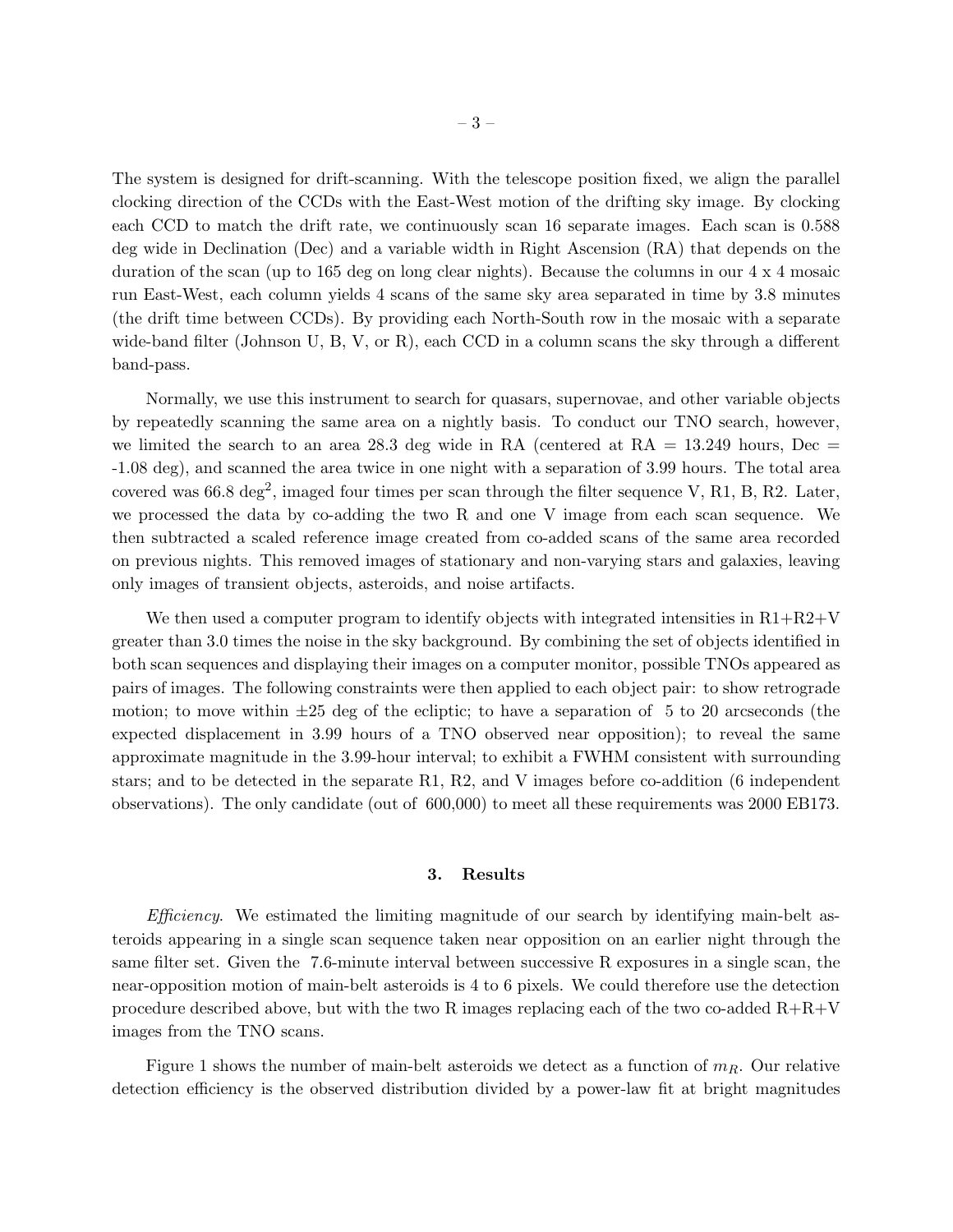(Rabinowitz 1994). As shown in the figure, our 50% detection limit occurs at  $m_R = 19.6 \pm 0.2$ . We also determined that our absolute detection efficiency at bright magnitudes is close to  $100\%$  by verifying incidental detections of catalogued asteroids within the search fields.

We expect that our detection efficiency for TNOs has the same form as for main-belt asteroids, but shifted to fainter magnitudes because we co-add two R images and one V image for each TNO detection. This increases the relative signal from each TNO and from the sky by a factor of  $2.6\pm0.1$ , as verified from our measurements of 2000 EB173. The signal to noise ratio increases by the square root of this factor since the noise at the detection limit is dominated by counting statistics of the sky signal. Because we searched for TNOs and main-belt asteroids with the same threshold value of the signal to noise ratio, the limiting magnitude for our TNO search is fainter by a factor  $2.5 \log(\sqrt{2.6 \pm 0.1})$ , yielding magnitude limit  $m_R = 20.1 \pm 0.2$ .

Orbit. Following the discovery of 2000 EB173, we confirmed its motion in QUEST scans from previous nights. Based on an orbit solution from these initial observations we recovered the object three months later with the 1-m Yale telescope at Cerro Tololo, Chile. Table 1 shows the most recent orbital elements determined for 2000 EB173 from observations spanning 4 years (Marsden and Williams 2000a). These include pre-discovery, photographic observations with the 48" Schmidt telescope at Palomar, and post-discovery observations by amateur astronomers with telescopes of sub-meter aperture (Marsden and Williams 2000b). The eccentricity,  $e$ , and inclination,  $i$ , are typical values for a Plutino (Jewitt & Luu 1996), while the semimajor axis,  $a$ , is relatively low. Given the long arc of the observations, the orbit solution is accurate to better than  $1\%$ .

Size. The absolute magnitude we determine,  $H = 4.7 \pm 0.1$ , is one of the brightest for any known TNO, making 2000 EB173 also one of the largest TNOs assuming all have similar albedos. The only brighter TNO is 1996 TO66 with  $H = 4.5$  and the next brightest is 1999 TC36, a Plutino with  $H = 4.8$  (Marsden 2000). There are no known geometric albedos for TNOs, so one has to be assumed. For an albedo of 0.04, typical of dark, carbon-rich asteroids and cometary nuclei and a value commonly assumed for TNOs, the corresponding diameter would be  $\sim 600 \text{ km}$ , about 1/4 the size of Pluto (Jewitt, Luu & Trujillo 1998) and marginally resolvable with the Hubble Space Telescope.

*Cumulative number.* Figure 2 shows the number of TNOs per  $\text{deg}^2$  we find brighter than our detection limit, plotted together with previous measurements at mostly fainter limits. Also shown are two previously suggested curves to fit the observations,  $\alpha = 0.58 \pm 0.05$  from Jewitt, Luu & Trujillo (1998) and  $\alpha = 0.76 \pm 0.1$  from Gladman et al. (1998). Our detection of 1 TNO per 66.8 deg<sup>2</sup> favors the  $\alpha = 0.58$  curve. It also rules out the previously established upper limit (Kowal 1989) of 1 TNO per 1000 deg<sup>2</sup> brighter than  $m_R = 19.5$ , as this would require an unrealistic, sharp cutoff in the magnitude frequency above  $m_R = 20.1$ . Given previously predicted magnitude-frequency curves that assume an upper limit to the diameter distribution of TNOs (Jewitt, Luu, & Trujillo 1998), the likelihood of our discovery would be less than 10% for any diameter cutoff below 500 km.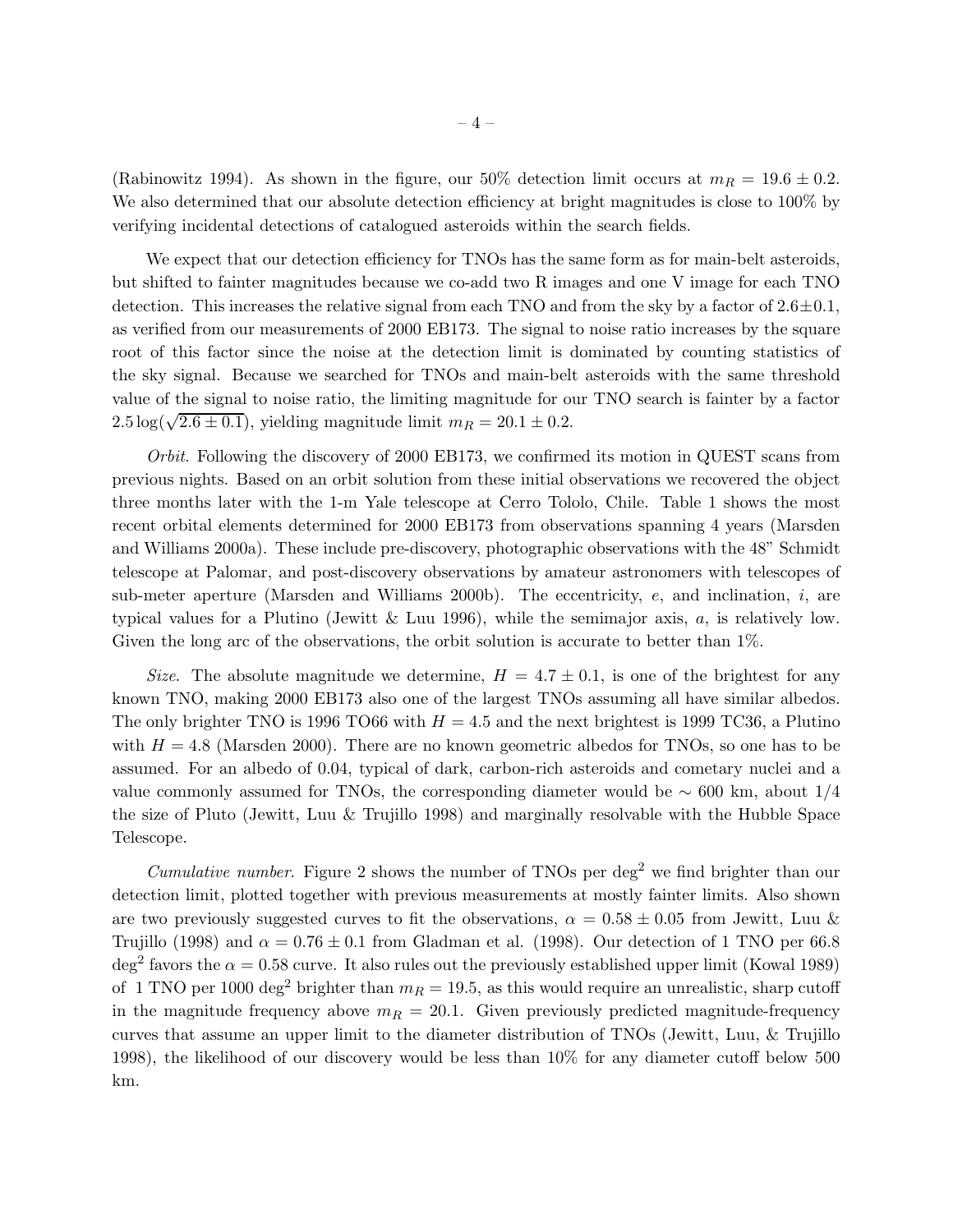Photometry and imaging. Following our discovery of 2000 EB173 we made photometric R-band observations with the 1-m Yale telescope, BVRI observations with the 2.4-m Michigan-Dartmouth-MIT (MDM) telescope at Kitt Peak, and V and R observations with the 3.5-m Wisconsin-Indiana-Yale-NOAO (WIYN) telescope, also at Kitt Peak. Incidental, unfiltered CCD observations were also made by the Near Earth Asteroid Tracking Program (NEAT) of the Jet Propulsion Laboratory using a U.S. Air Force 1.2-m telescope at Haleakala, Maui (these observations were identified using the SkyMorph archive at http://skys.gsfc.nasa.gov/skymorph/skymorph.html).

Table 2 lists the results from these observations and from pre-discovery QUEST scans. From Mar 1 to Mar 15, and from June 3 to June 15, no variability in  $m_R$  greater than 10% appears. Furthermore, a series of 9 images in V taken June 15 shows no variability greater than 3% over a 1.25-hour period. Co-addition of the June 15 images reveals a stellar point-spread function for 2000 EB173, with any cometary activity contributing less than 10% to the flux outside a radius of 0.6 arcseconds. We are therefore confident that the colors we measure are unaffected by intrinsic variability from rotation or cometary outbursts.

Colors. Figure 3 shows the spectral reflectance we derive for 2000 EB173 along with the measured reflectance for other TNOs (Jewitt & Luu 1998). Shortwards of 0.7 microns, the spectral slope we observe is consistent with that of other other TNOs. This result places the object among a group with red colors identified previously by Tegler & Romanishin (1998). Longwards of 0.7 microns, we observe a possible transition to a neutral reflectance, but this result is ambiguous. Depending on the pixel aperture we use for our photometry, we also obtain a red  $R - I$  color for 2000 EB173, which would be expected based on previous observations of fainter red TNOs. In only a few cases has such a flattening of the reflectance been observed (e.g., 1993 FW as observed by Barucci et al. 2000).

#### 4. Conclusions

1. The unusual brightness of 2000 EB173 provides an opportunity to study the physical nature of one TNO with substantially greater precision than has been possible previously. It now becomes possible for all astronomers, including those with modest facilities, to make a valuable contribution to the study of the primordial bodies preserved in the outer solar system. Possible contributions would be to determine the size of 2000 EB173 by measuring the albedo with infrared observations or by direct observation with space-based telescopes. Such studies would have important implications for the total mass of the TNO population, currently uncertain by more than an order of magnitude.

2. We observe no variability in the lightcurve of 2000 EB173 and no cometary coma. The color is very red shortwards of 0.7 microns, typical of many fainter TNOs. Our measurements indicate a possible flattening of the reflectance longwards of 0.7 microns, but are also consistent with a redder color.

3. Our detection of one TNO brighter than  $m_R = 20.1$  in a search of 66.8 deg<sup>2</sup> favors the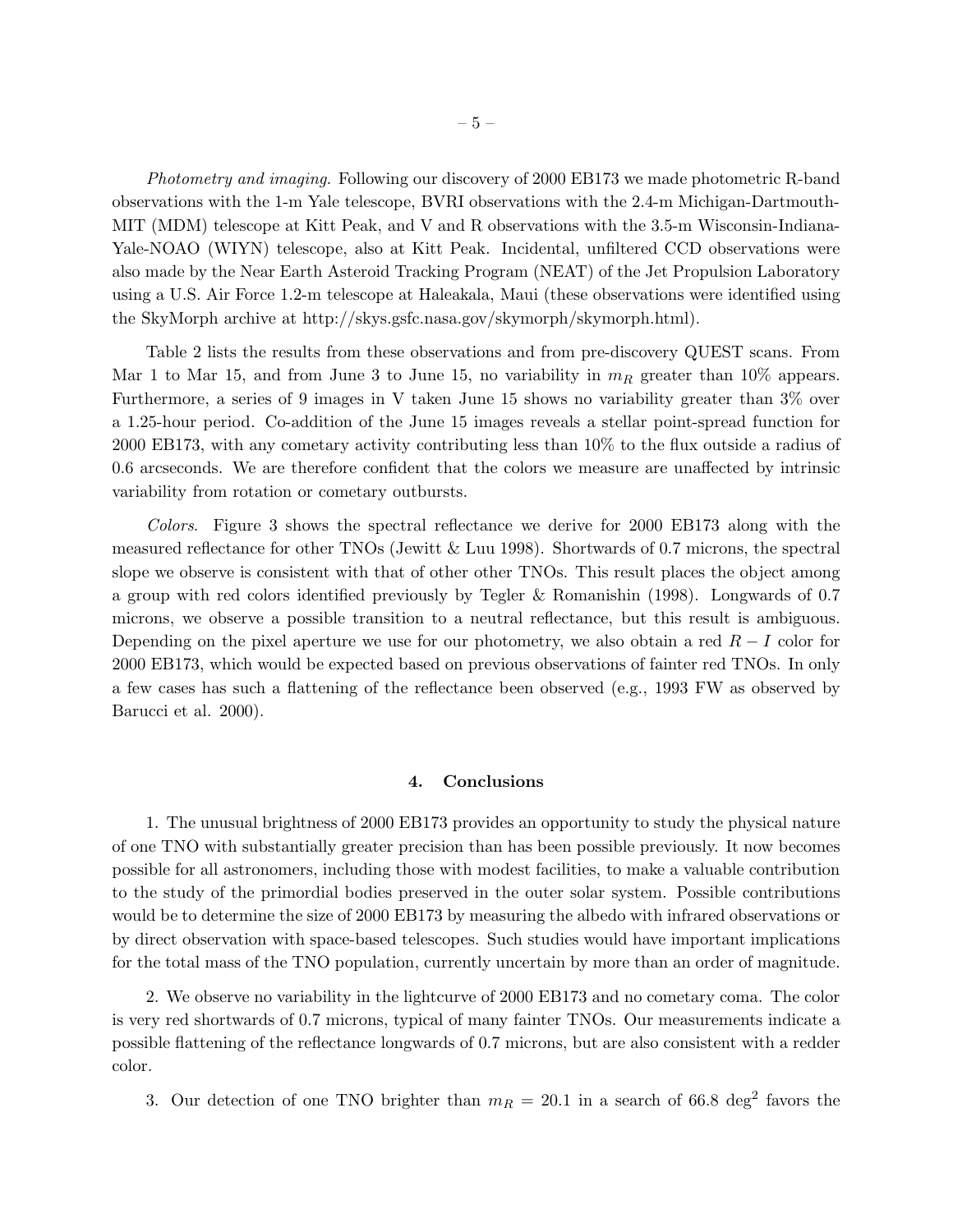flat luminosity function ( $\alpha = 0.58$ ) of Jewitt, Luu, & Trujillo (1998) over the steeper distribution  $(\alpha = 0.768)$  of Gladman et al. (1998).

4. Extrapolating to a search of the entire area within 60 deg of the ecliptic (within the inclination range for TNOs determined by Jewitt, Luu, & Chen 1996), one could reasonably expect to find from one hundred to several hundred TNOs brighter than  $m_R = 20.1$ . A dedicated search using a telescope with capabilities similar to our own would discover most of these bodies in a few years.

This work was supported by the National Science Foundation, the Department of Energy, and the National Aeronautics and Space Administration. The Observatorio Astronómico Nacional is operated by CIDA for the Consejo Nacional de Investigaciones Científicas y Tecnológicas. The Council for Scientific and Technological Developmentof the University of the Andes also provided support.

### REFERENCES

- Bailey, M.E., in IAU Symp. 160, Asteroids, Comets, Meteors 1993, ed. A. Milani, N. Di Martino, & A. Cellino (Dordrecht, Kluwer), 443
- Barucci, M.A., Romon, J., Doressoundiram, A., & Tholen, D.J., 2000, AJ, 120, 496.
- Brown, R.H., Cruikshank, D.P., Pendleton, Y., & Veeder, G.J., 1997, Science, 276, 937.
- Brown, R.H., Cruikshank, D.P., & Pendleton, Y., 1999, ApJ, 519, L101.
- Chiang, E.I., & Brown, M.E., 1999, AJ, 118, 1411
- Cochran, A.L., Levison, H.F., Tamblyn, P., Stern, A.S., & Duncan, M.J., 1998, AJ, 503, L89
- Edgeworth, K. E., 1949, MNRAS, 109, 600
- Gladman, B., Kavelaars, J.J., Nicholson, P.D., Loredo, T.J., & Burns, J.A., 1998, AJ, 116, 2042
- Irwin, M., Tremaine, S., & Zytkow, A., 1995, AJ, 110, 3082
- Jewitt, D., & Luu, J., 1993, Nature, 362, 730
- Jewitt, D., Luu, J., & Chen, J., 1996, AJ, 112, 1225
- Jewitt, D., & Luu, J., 1996, in Completing the Inventory of the Solar System, ed. T. Rettig & J. Hahn (California, Astronomical Society of the Pacific), 255
- Jewitt, D., Luu, J., & Trujillo, C., 1998, AJ, 115, 2125
- Jewitt, D., & Luu, J., 1998, AJ, 115, 1667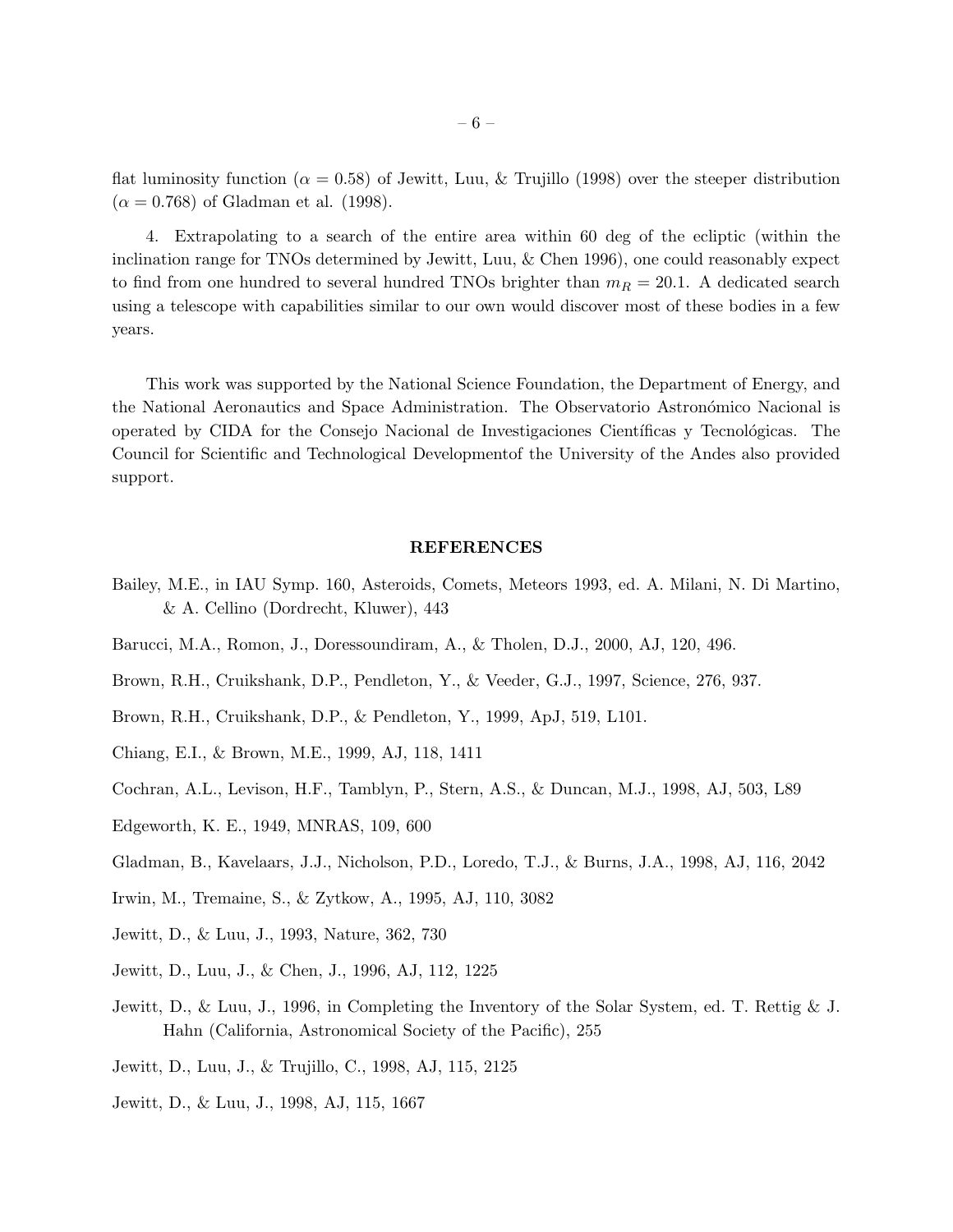- Kowal, C.T., 1989, Icarus, 77, 118
- Kuiper, G.P., in Astrophysics, ed. J. Hynek (New York: McGraw-Hill), 357
- Levison, H., & Duncan, M., 1990, AJ, 100, 1669
- Luu, J., & Jewitt, D., 1988, AJ, 95 1256
- Luu, J., & Jewitt, D., 1996, AJ, 112, 2310
- Luu, J., & Jewitt, D., 1998, ApJ, 502, L91
- Marsden, B.G., 2000, List of Transneptunian objects. Internet web page for the International Astronomical Union: Minor Planet Center (http://cfa-www.harvard.edu/iau/lists/TNOs.html), referenced Nov. 26, 2000
- Marsden, B.G., & Williams, G.V., 2000a, Minor Planet Electronic Circular 2000-V38
- Marsden, B.G., & Williams, G.V., 2000b, Minor Planet Electronic Circular 40875, 40981-40984
- Noll, K.S., Luu, J., & Gilmore, D., 2000, AJ, 119, 970.
- Rabinowitz, D.L., 1994, Icarus, 111, 364.
- Sheppard, S.S., Jewitt, D.D., Trujillo, C.A., Brown, M.J., Ashley, M.C., 2000, AJ, in press.
- Snyder, J. A., 1998, SPIE, 3355, 635
- Stern, S., & Colwell, J.E., 1997, AJ, 114, 841
- Tegler, S.C., & Romanishin, W., 1998, Nature, 392, 49
- Tombaugh, C., 1961, in Planets and Satellites, ed. G.P. Kuiper & B. M. Middlehurst (Chicago: Univ. Chicago Press), 12

Correspondence and requests for materials should be addressed to David Rabinowitz, Yale University Physics Dept., P. O. Box 208121, New Haven CT 06520-8121; or by E-mail to david.rabinowitz@yale.edu.

This preprint was prepared with the AAS IATEX macros v5.0.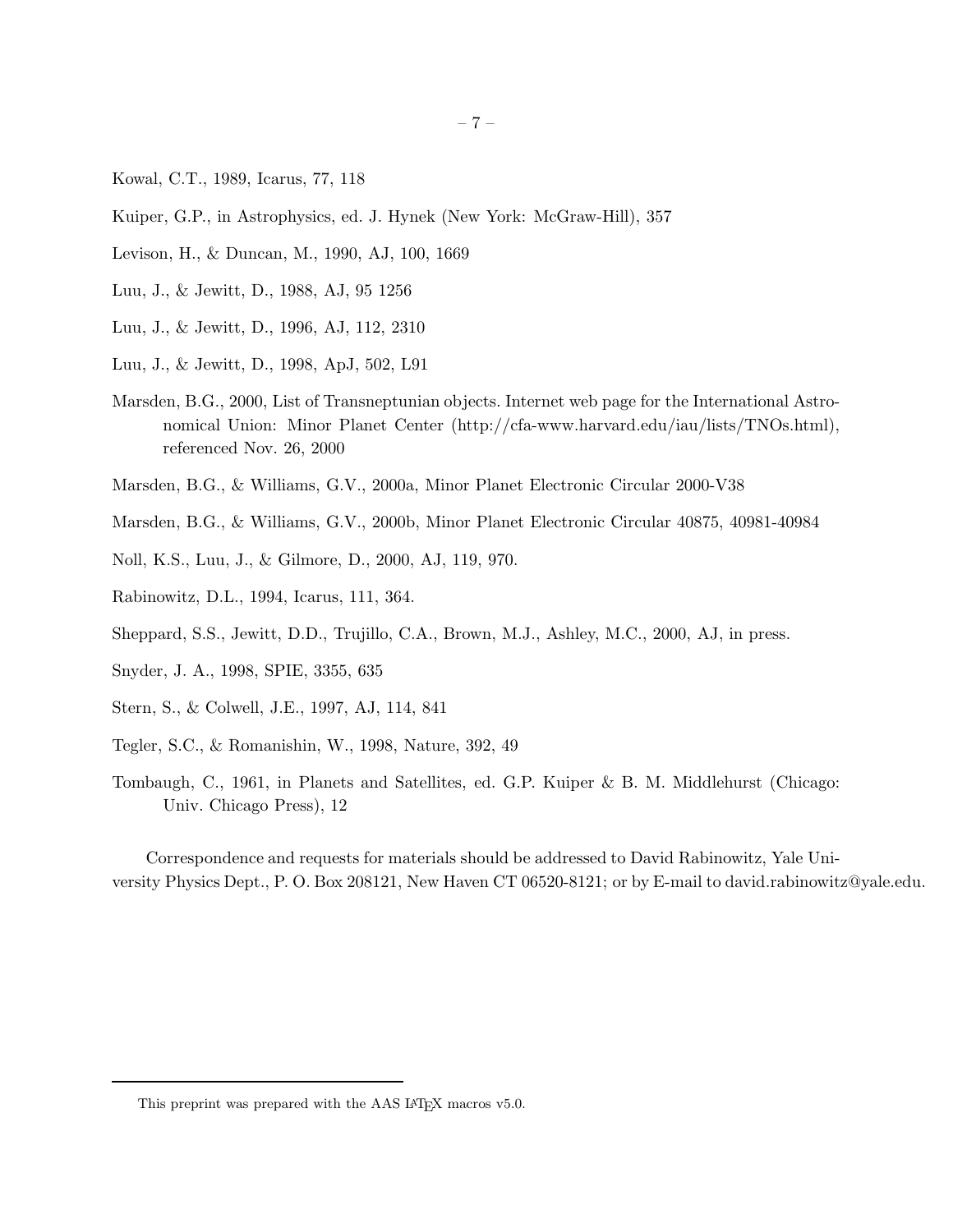Table 1. Orbital Elements for 2000 EB173

|  |  | $a(AU)$ e $i^{\circ}$ $w^{\circ}$ $Node^{\circ}$ $M^{\circ}$ $H$ Epoch |  |                                                                      |
|--|--|------------------------------------------------------------------------|--|----------------------------------------------------------------------|
|  |  |                                                                        |  | $39.003$ 0.266 15.493 66.981 169.359 339.028 4.7 $\pm$ 0.1 2451800.5 |

Note. — Orbital Elements are J2000 from Marsden & Williams (2000a) with uncertainties less than  $1\%$ . The value for  $H$  derives from the R magnitude,  $m_R = 18.90 \pm 0.10$ , observed at the lowest phase angle,  $\alpha = 0.29^{\circ}$ , on 2000 April 11 UT (see Table 2) and from the mean  $V - R$  color  $(0.574 \pm 0.047)$ determined from observations at all phase angles.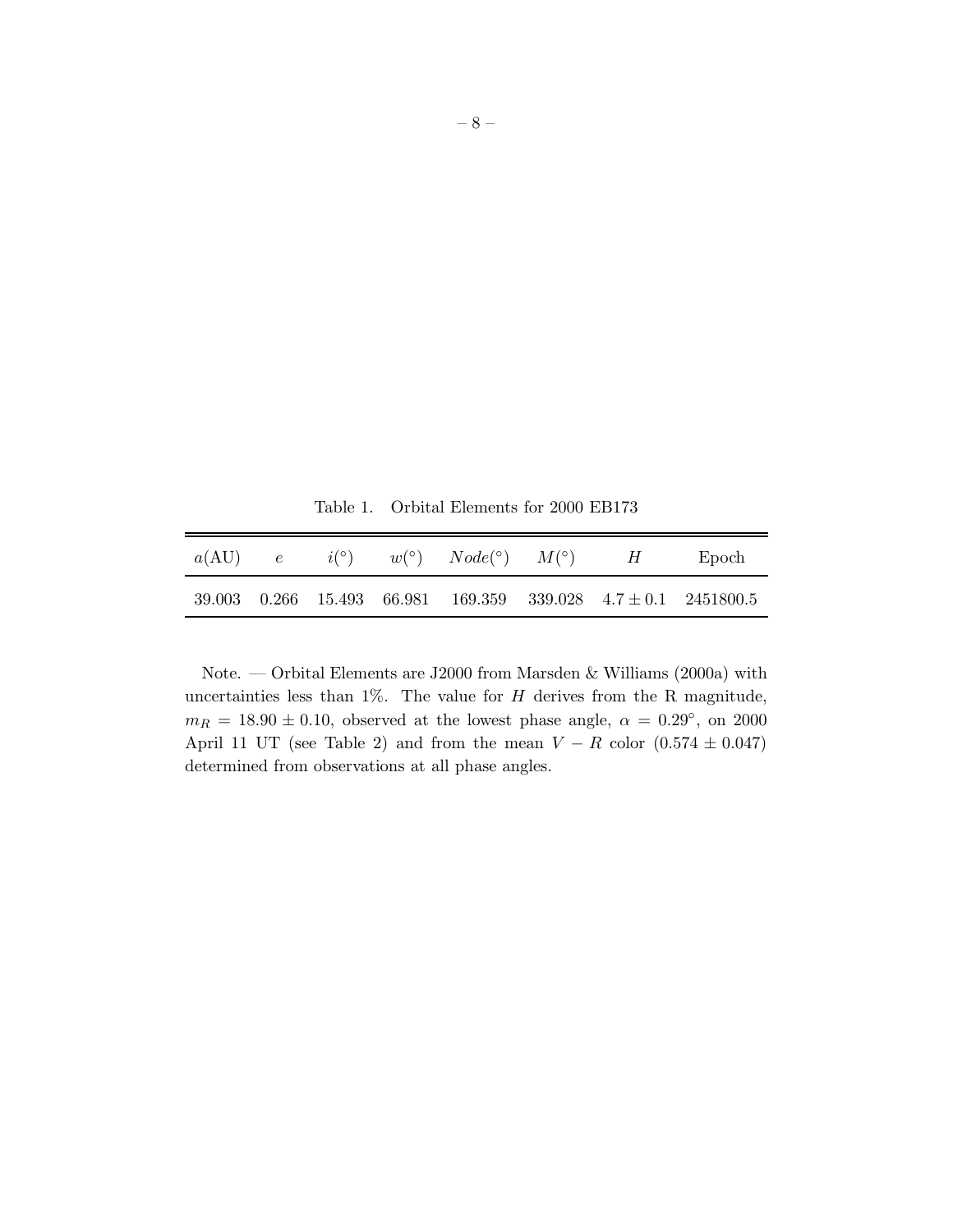| Date(2000)                        | $\boldsymbol{B}$            | V                           | $\,R$      | I                       |                      | $B-V$ $V-R$ $V-I$ |                         | $a(^\circ)$          | Telescope            |
|-----------------------------------|-----------------------------|-----------------------------|------------|-------------------------|----------------------|-------------------|-------------------------|----------------------|----------------------|
| Feb 11.30                         | $\cdots$                    | 20.01                       | 19.32      | $\cdots$                | $\ldots$ .           | 0.69              | $\ldots$                | 1.60                 | 1-m Schmidt          |
| $\ldots$ .                        | $\ldots$                    | $\pm 0.17$                  | $\pm 0.06$ | $\cdots$                | $\ldots$ .           | $\pm 0.18$        | $\cdots$                | $\ldots$ .           |                      |
| Feb 12.30                         | $\cdots$                    | 19.78                       | 19.34      | $\cdots$                | $\ldots$ .           | 0.44              | $\cdots$                | 1.59                 | 1-m Schmidt          |
| $\ddots$                          | $\ldots$                    | $\pm 0.15$                  | $\pm 0.06$ | $\cdots$                | $\ldots$ .           | $\pm 0.16$        | $\cdots$                | $\ldots$ .           |                      |
| Feb 13.30                         | $\cdots$                    | $\ldots$                    | 19.27      | $\cdots$                | $\ldots$ .           | $\cdots$          | $\cdots$                | 1.57                 | 1-m Schmidt          |
| $\sim$ $\sim$ $\sim$              | $\cdots$                    | $\ldots$                    | $\pm 0.05$ | .                       | $\ldots$ .           | $\cdots$          | $\cdots$                | $\cdots$             |                      |
| Feb 14.30                         | $\cdots$                    | $\ldots$                    | 19.51      | $\cdots$                | $\ldots$ .           | $\cdots$          | $\ddotsc$               | 1.55                 | 1-m Schmidt          |
| $\ldots$                          | $\cdots$                    | $\ldots$ .                  | $\pm 0.10$ | $\cdots$                | $\ldots$ .           | $\ldots$ .        | .                       | $\sim$ $\sim$ $\sim$ |                      |
| Mar 01.34                         | $\cdots$                    | 19.84                       | 19.30      | $\ddots$                | $\ldots$ .           | 0.54              | $\cdots$                | 1.19                 | 1-m Schmidt          |
| $\ldots$                          | $\cdots$                    | $\pm$ 0.14                  | $\pm 0.05$ | $\cdots$                | $\ddots$             | $\pm 0.15$        | $\cdots$                | $\ldots$ .           |                      |
| Mar 03.33                         | $\cdots$                    | 19.99                       | 19.32      | $\cdots$                | $\ldots$ .           | $0.67\,$          | $\cdots$                | 1.14                 | 1-m Schmidt          |
| $\ddots$                          | $\cdots$                    | $\pm 0.17$                  | $\pm$ 0.06 | $\cdots$                | $\ldots$ .           | $\pm 0.18$        | $\cdots$                | $\sim 100$           | $\sim$ $\sim$ $\sim$ |
| Mar 08.28                         | $\cdots$                    | 20.03                       | 19.27      | .                       | $\ldots$             | 0.76              | $\cdots$                | 1.01                 | $1-m$ Schmidt        |
| $\sim$ $\sim$ $\sim$              | $\cdots$                    | $\pm 0.15$                  | $\pm 0.05$ | $\cdots$                | $\ldots$             | $\pm 0.16$        | $\cdots$                | $\ldots$ .           | $\cdots$             |
| Mar 10.30                         | $\cdots$                    | 19.79                       | 19.39      | $\cdots$                | $\ldots$ .           | 0.40              | $\cdots$                | 0.95                 | 1-m Schmidt          |
| $\ldots$ .                        | $\cdots$                    | $\pm 0.16$                  | $\pm 0.08$ | $\cdots$                | $\ddotsc$            | $\pm 0.18$        | $\cdots$                | $\sim$ $\sim$ $\sim$ |                      |
| Mar 11.28                         | $\ddotsc$                   | 19.80                       | 19.19      | $\cdots$                | $\ldots$ .           | $0.61\,$          | $\cdots$                | 0.92                 | 1-m Schmidt          |
| $\sim 10^{11}$ and $\sim 10^{11}$ | $\cdots$                    | $\pm 0.14$                  | $\pm 0.06$ | $\cdots$                | $\ddotsc$            | $\pm 0.015$       | $\cdots$                | $\sim$ $\sim$ $\sim$ | $\ddots$             |
| Mar 15.19                         | $\ldots$                    | 19.65                       | 19.31      | $\cdots$                | $\ldots$             | $0.34\,$          | $\cdots$                | 0.81                 | 1-m Schmidt          |
| $\ldots$ .                        | $\cdots$                    | $\pm 0.16$                  | $\pm 0.08$ | $\cdots$                | $\ddotsc$            | $\pm 0.18$        | $\cdots$                | $\sim$ $\sim$ $\sim$ | .                    |
| Mar 15.35                         | $\cdots$                    | 19.94                       | 19.21      | $\cdots$                | $\ldots$             | 0.73              | $\cdots$                | 0.81                 | 1-m Schmidt          |
| $\sim$ $\sim$ $\sim$              | $\cdots$                    | $\pm 0.15$                  | $\pm 0.05$ | $\cdots$                | $\ldots$             | $\pm 0.16$        | $\cdots$                | $\sim$ $\sim$ $\sim$ | $\ddots$             |
| Apr 11.47                         | $\cdots$                    | $\ldots$                    | 18.90      | $\cdots$                | $\ddots$             | $\ldots$          | $\cdots$                | 0.29                 | NEAT 1.2-m           |
| $\ddots$                          | $\cdots$                    | $\ldots$                    | $\pm 0.10$ | $\cdots$                | $\ldots$ .           | $\cdots$          | $\ldots$ .              | $\sim$ $\sim$ $\sim$ | $\ddotsc$            |
| Jun 03.99                         | $\ddotsc$                   | $\ldots$                    | 19.40      | $\cdots$                | $\ldots$ .           | $\ldots$          | $\ddotsc$               | 1.62                 | Yale 1-m             |
| $\sim$ $\sim$ $\sim$              | $\ldots$ .                  | $\langle\,\cdot\,\rangle$ . | $\pm 0.12$ | $\cdots$                | $\sim$ $\sim$ $\sim$ | $\ldots$          | $\ldots$ .              | $\ldots$ .           | $\ldots$             |
| Jun 10.16                         | 21.10                       | 20.11                       | 19.51      | 19.13                   | 0.99                 | 0.60              | 0.98                    | 1.73                 | $MDM$ 2.4-m          |
| $\sim$ $\sim$ $\sim$ $\sim$       | $\pm 0.11$                  | $\pm 0.08$                  | $\pm 0.06$ | $\pm 0.07^{\mathrm{a}}$ | $\pm 0.14$           | $\pm 0.10$        | $\pm 0.11^{\mathrm{a}}$ | $\sim$ $\sim$ $\sim$ |                      |
| Jun 15.20                         | $\sim$ $\sim$ $\sim$ $\sim$ | 20.18                       | 19.63      | $\ldots$                | $\ldots$ .           | $0.55\,$          | $\ldots$                | 1.80                 | $WIYN$ 3.5- $m$      |
| $\cdots$                          | $\ldots$                    | $\pm 0.03$                  | $\pm 0.03$ | $\cdots$                | $\ldots$             | $\pm 0.05$        | $\ldots$ .              | $\ldots$ .           | $\cdots$             |

Table 2. Photometric Observations of 2000 EB173

<sup>a</sup>There is an additional systematic uncertainty of -0.22 in I and +0.22 in  $V - I$ .

Note. — A common set of calibrated field stars were photometric standards for the 1-m Schmidt observations. For the Yale and WIYN observations, the photometric standard was a single field star calibrated against catalogue standards with MDM. The NEAT observations were CCD observations with no filter, calibrated against secondary photometric standards observed in V an R with the 1-m Schmidt (a color correction term was determined assuming the mean  $V - R$  color,  $0.574 \pm 0.047$ , observed for 2000 EB173 on other nights). All colors are Kron-Cousins.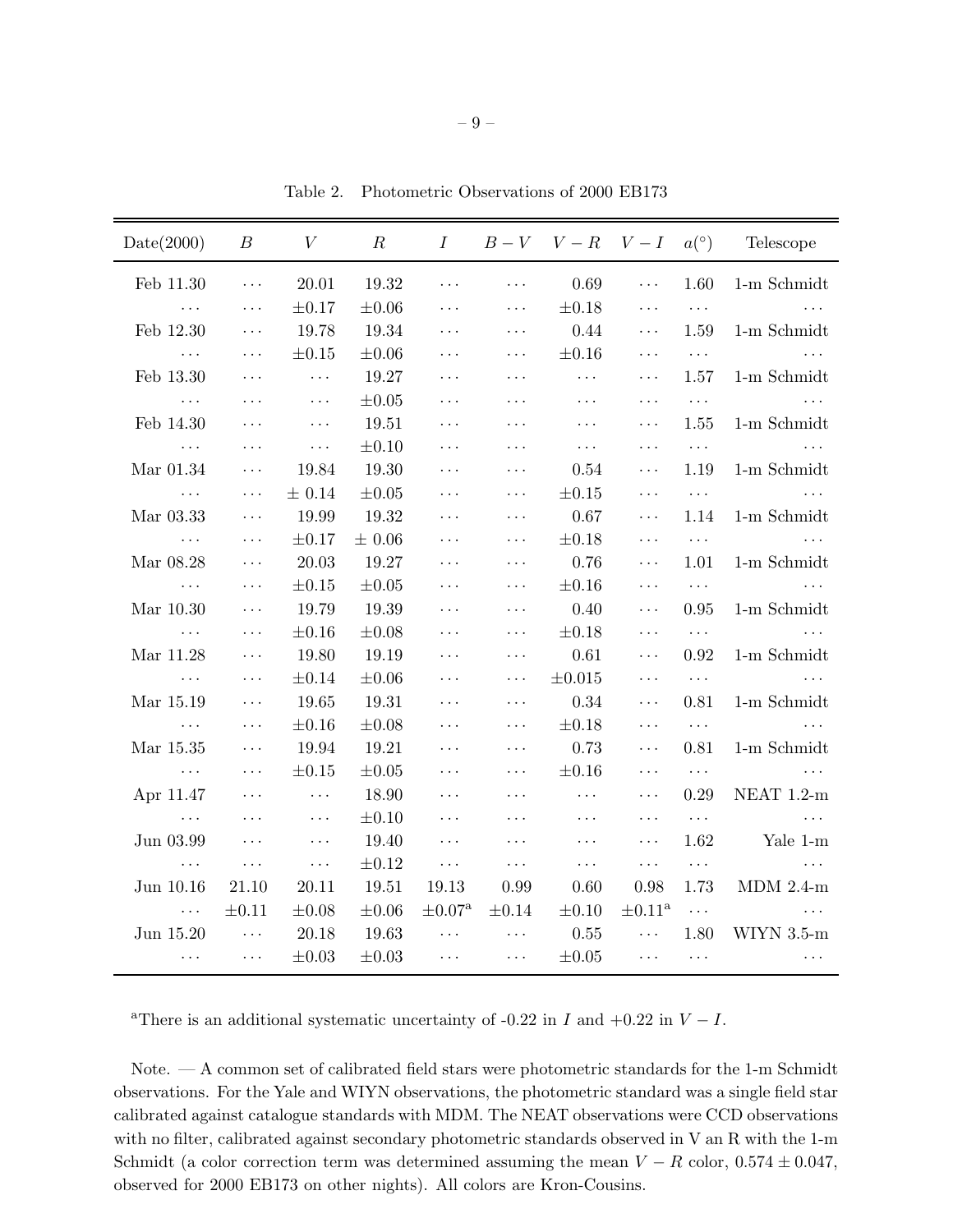

Fig. 1.— The number of detected main-belt asteroids,  $N$  (squares), and the detection efficiency (stars) vs apparent R magnitude,  $m_R$ . The detection efficiency is N divided by a power-law fit to N vs  $m_R$  for  $m_R < 19.0$  (dashed line). The dotted curves show the uncertainty in the efficiency owing to the uncertainty in the fit. The dotted lines show the 50% detection limit at  $m_R = 19.63 \pm 0.20$ . For TNOs, the detection limit is fainter by 0.51 magnitudes.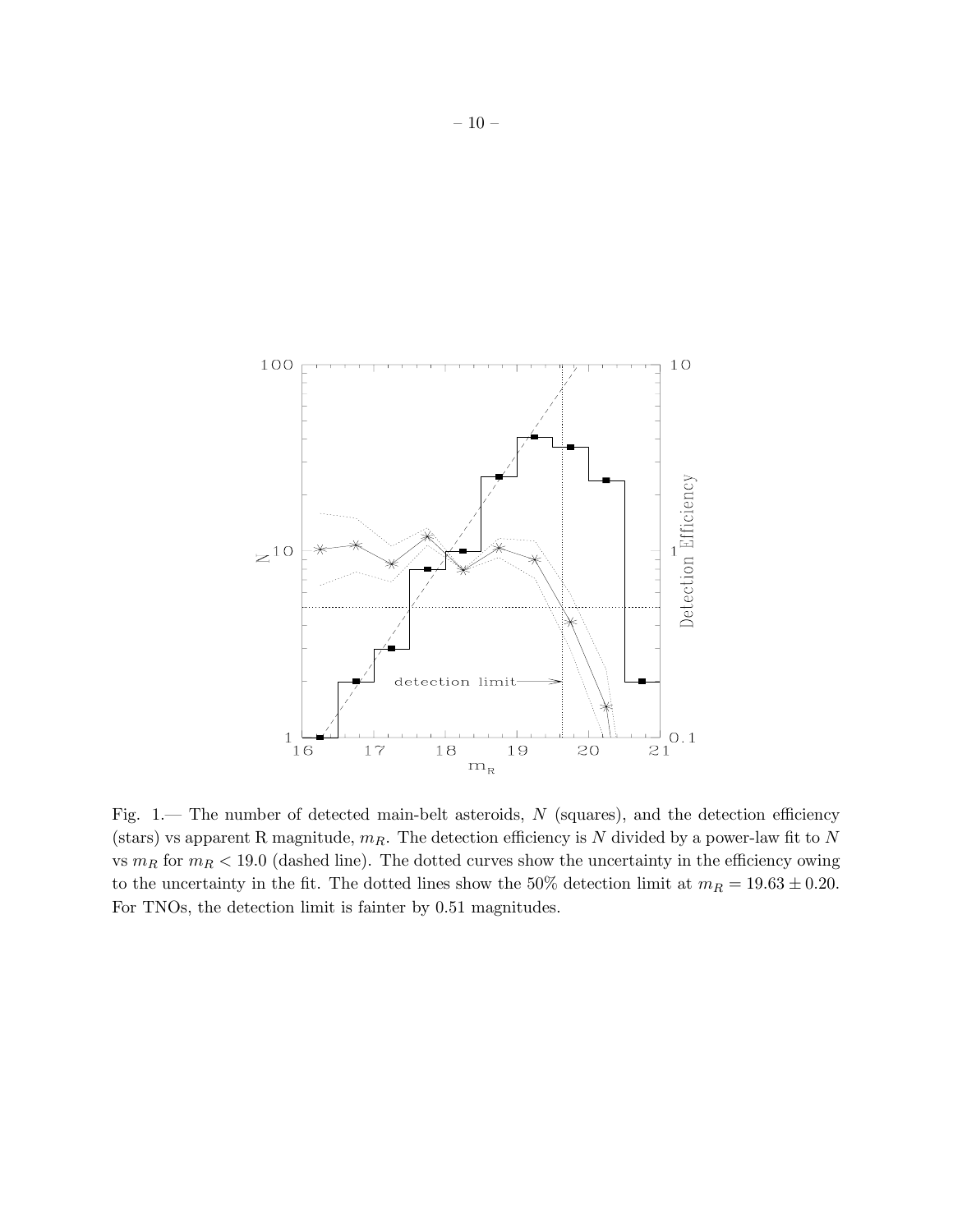

Fig. 2.— The cumulative number of TNOs per deg<sup>2</sup> brighter than magnitude limit  $m_R$  from this paper and from previous surveys. Where the number per deg<sup>2</sup> is based on a single detection, we assign error bars corresponding to a 68% confidence interval (i.e., the lowest and highest number per deg<sup>2</sup>, n, for which the likelihood of detecting at least and at most one TNO, respectively, exceeds 16%. For a given search area,  $A$ , this corresponds to the respective values of  $n$  for which the summations from  $k = 1$  to  $\infty$  and from  $k = 0$  to 1 of the Poisson likelihood  $e^{-nA}(nA)^k/k!$ equal 0.16). Where the survey limit is reported as a V magnitude (Luu  $\&$  Jewitt 1998, Kowal 1989, Cochran et al. 1998), we assume  $V - R = 0.5$ . The solid and dashed lines are two previously derived fits (Jewitt, Luu, & Trujillo 1998; Gladman et al. 1998) that assume a magnitude frequency proportional to  $10^{\alpha m_R}$  with  $\alpha = 0.58 \pm 0.05$  and  $\alpha = 0.76 \pm 0.11$ , respectively.